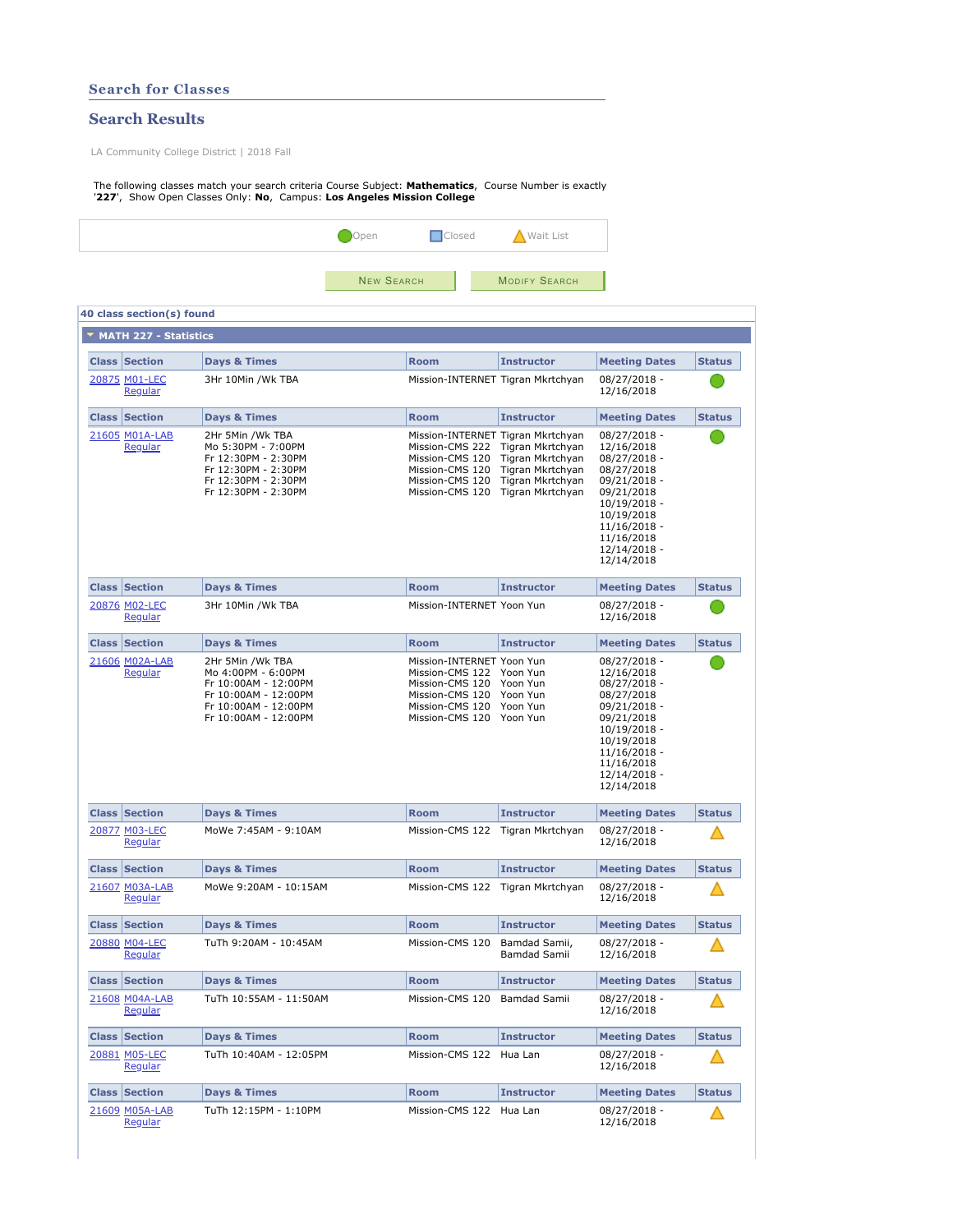| <b>Class</b> | Section                          | Days & Times            | Room                          | <b>Instructor</b>  | <b>Meeting Dates</b>       | <b>Status</b> |
|--------------|----------------------------------|-------------------------|-------------------------------|--------------------|----------------------------|---------------|
|              | 20882 M06-LEC<br>Regular         | TuTh 12:15PM - 1:40PM   | Mission-CMS 120               | Nikolas Antoniou   | 08/27/2018 -<br>12/16/2018 |               |
| <b>Class</b> | Section                          | <b>Days &amp; Times</b> | Room                          | <b>Instructor</b>  | <b>Meeting Dates</b>       | <b>Status</b> |
|              | 21610 M06A-LAB<br>Regular        | TuTh 1:50PM - 2:45PM    | Mission-CMS 120               | Nikolas Antoniou   | 08/27/2018 -<br>12/16/2018 |               |
|              | <b>Class Section</b>             | Days & Times            | Room                          | <b>Instructor</b>  | <b>Meeting Dates</b>       | <b>Status</b> |
|              | 20883 M07-LEC<br>Regular         | MoWe 4:10PM - 5:35PM    | Mission-CMS 120               | Alicia Constantino | 08/27/2018 -<br>12/16/2018 |               |
|              | <b>Class Section</b>             | Days & Times            | Room                          | <b>Instructor</b>  | <b>Meeting Dates</b>       | <b>Status</b> |
|              | 21611 M07A-LAB<br>Regular        | MoWe 5:45PM - 6:40PM    | Mission-CMS 120               | Alicia Constantino | 08/27/2018 -<br>12/16/2018 |               |
|              | <b>Class Section</b>             | <b>Days &amp; Times</b> | Room                          | <b>Instructor</b>  | <b>Meeting Dates</b>       | <b>Status</b> |
|              | 20886 M08-LEC<br>Regular         | TuTh 4:10PM - 5:35PM    | Mission-CMS 120               | Hamid Jafari       | 08/27/2018 -<br>12/16/2018 |               |
|              | <b>Class Section</b>             | Days & Times            | Room                          | <b>Instructor</b>  | <b>Meeting Dates</b>       | <b>Status</b> |
|              | 21612 M08A-LAB<br>Regular        | TuTh 5:45PM - 6:40PM    | Mission-CMS 120               | Hamid Jafari       | 08/27/2018 -<br>12/16/2018 |               |
|              | <b>Class Section</b>             | <b>Days &amp; Times</b> | Room                          | <b>Instructor</b>  | <b>Meeting Dates</b>       | <b>Status</b> |
|              | 20887 M09-LEC<br>Regular         | MoWe 7:00PM - 8:25PM    | Mission-CMS 120               | Ralph Ades         | 08/27/2018 -<br>12/16/2018 |               |
|              | <b>Class Section</b>             | Days & Times            | Room                          | <b>Instructor</b>  | <b>Meeting Dates</b>       | <b>Status</b> |
|              | 21613 M09A-LAB<br>Regular        | MoWe 8:35PM - 9:30PM    | Mission-CMS 120               | Ralph Ades         | 08/27/2018 -<br>12/16/2018 |               |
|              | <b>Class Section</b>             | Days & Times            | <b>Room</b>                   | <b>Instructor</b>  | <b>Meeting Dates</b>       | <b>Status</b> |
|              | 20890 M10-LEC<br>Regular         | TuTh 7:00PM - 8:25PM    | Mission-CMS 120               | Jose Avendano      | 08/27/2018 -<br>12/16/2018 |               |
|              | <b>Class Section</b>             | <b>Days &amp; Times</b> | <b>Room</b>                   | <b>Instructor</b>  | <b>Meeting Dates</b>       | <b>Status</b> |
|              | 21614 M10A-LAB<br><b>Regular</b> | TuTh 8:35PM - 9:30PM    | Mission-CMS 120               | Jose Avendano      | 08/27/2018 -<br>12/16/2018 |               |
|              | <b>Class Section</b>             | Days & Times            | <b>Room</b>                   | <b>Instructor</b>  | <b>Meeting Dates</b>       | <b>Status</b> |
|              | 20896 M11-LEC<br><b>Regular</b>  | TuTh 7:45AM - 9:10AM    | Mission-CMS 122 LAMC STAFF    |                    | 08/27/2018 -<br>12/16/2018 |               |
|              | <b>Class Section</b>             | <b>Days &amp; Times</b> | <b>Room</b>                   | <b>Instructor</b>  | <b>Meeting Dates</b>       | <b>Status</b> |
|              | 21615 M11A-LAB<br><b>Regular</b> | TuTh 9:20AM - 10:15AM   | Mission-CMS 122 LAMC STAFF    |                    | 08/27/2018 -<br>12/16/2018 |               |
|              | <b>Class Section</b>             | Days & Times            | <b>Room</b>                   | <b>Instructor</b>  | <b>Meeting Dates</b>       | <b>Status</b> |
|              | 25222 M12-LEC<br><u>Regular</u>  | MoWe 10:40AM - 12:05PM  | Mission-CMS 222 Claudia Reyes |                    | 08/27/2018 -<br>12/16/2018 |               |
|              | <b>Class Section</b>             | <b>Days &amp; Times</b> | <b>Room</b>                   | <b>Instructor</b>  | <b>Meeting Dates</b>       | <b>Status</b> |
|              | 25223 M12A-LAB<br><u>Regular</u> | MoWe 12:15PM - 1:10PM   | Mission-CMS 222               | Claudia Reyes      | 08/27/2018 -<br>12/16/2018 |               |
|              | <b>Class Section</b>             | <b>Days &amp; Times</b> | <b>Room</b>                   | <b>Instructor</b>  | <b>Meeting Dates</b>       | <b>Status</b> |
|              | 25224 M13-LEC<br>Regular         | MoWe 7:00PM - 8:25PM    | Mission-CMS 222               | Nelson Ramos       | 08/27/2018 -<br>12/16/2018 |               |
|              | <b>Class Section</b>             | <b>Days &amp; Times</b> | <b>Room</b>                   | <b>Instructor</b>  | <b>Meeting Dates</b>       | <b>Status</b> |
|              | 25225 M13A-LAB<br>Regular        | MoWe 8:35PM - 9:30PM    | Mission-CMS 222               | Nelson Ramos       | 08/27/2018 -<br>12/16/2018 |               |
|              | <b>Class Section</b>             | <b>Days &amp; Times</b> | <b>Room</b>                   | <b>Instructor</b>  | <b>Meeting Dates</b>       | <b>Status</b> |
|              | 25228 M15-LEC<br>Regular         | MoWe 7:00PM - 8:25PM    | Mission-CMS 122               | Jong Ho Kim        | 08/27/2018 -<br>12/16/2018 |               |
|              | <b>Class Section</b>             | Days & Times            | <b>Room</b>                   | <b>Instructor</b>  | <b>Meeting Dates</b>       | <b>Status</b> |
|              | 25229 M15A-LAB<br>Regular        | MoWe 8:35PM - 9:25PM    | Mission-CMS 122               | Jong Ho Kim        | 08/27/2018 -<br>12/16/2018 |               |
|              | <b>Class Section</b>             | Days & Times            | <b>Room</b>                   | <b>Instructor</b>  | <b>Meeting Dates</b>       | <b>Status</b> |
|              | 25230 M16-LEC<br>Regular         | TuTh 7:00PM - 8:25PM    | Mission-CMS 122               | Gohar Petikyan     | 08/27/2018 -<br>12/16/2018 |               |
|              | <b>Class Section</b>             | Days & Times            | <b>Room</b>                   | <b>Instructor</b>  | <b>Meeting Dates</b>       | <b>Status</b> |
|              | 25231 M16A-LAB<br>Regular        | TuTh 8:35PM - 9:25PM    | Mission-CMS 122               | Gohar Petikyan     | 08/27/2018 -<br>12/16/2018 |               |